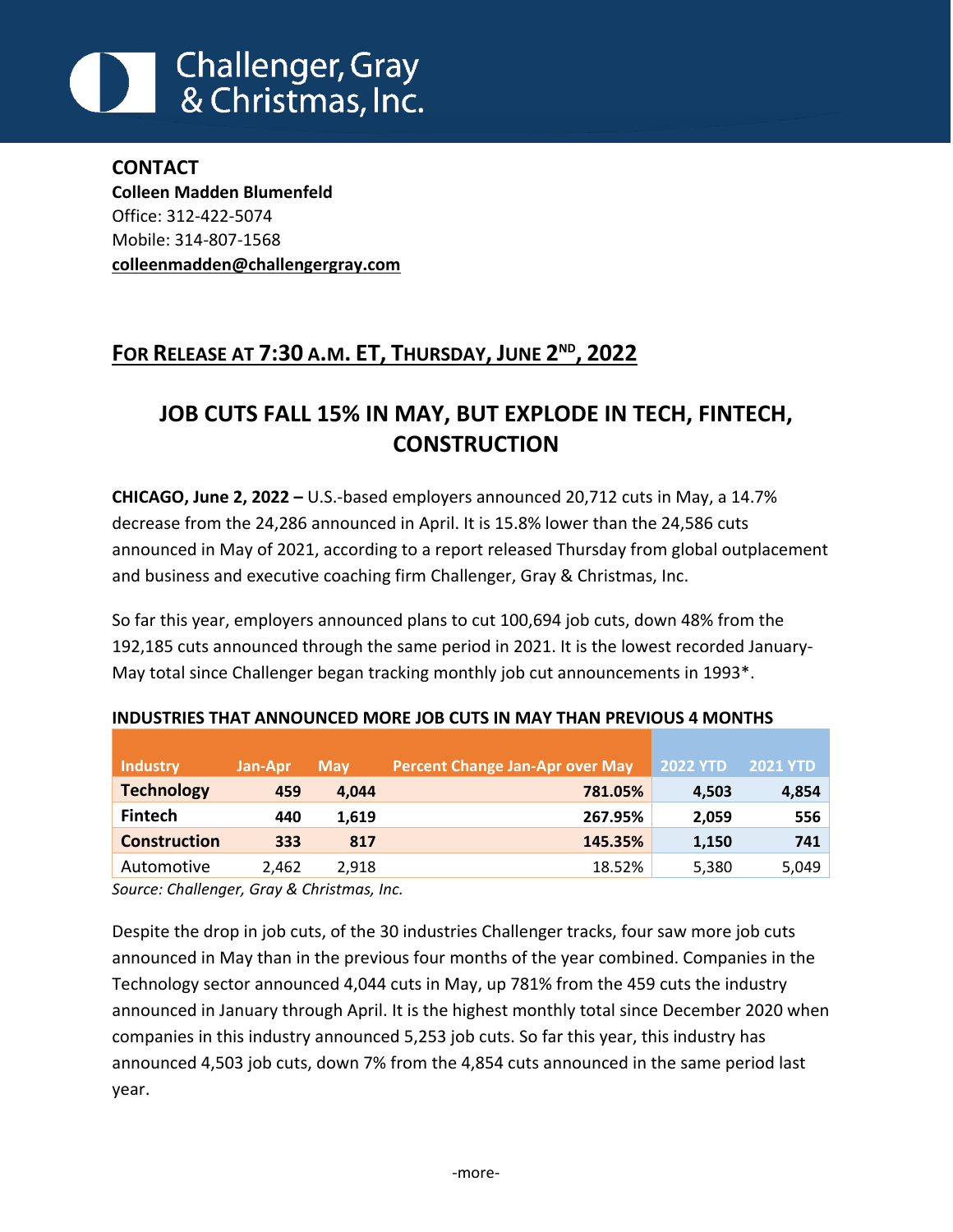Meanwhile, Fintech companies announced 268% more cuts in May than in the first four months of 2022. In 2022, Fintech firms announced 2,059 cuts, a 270% increase from the 556 announced in the first five months of 2021.

"Many technology startups that saw tremendous growth in 2020, particularly in the real estate, financial, and delivery sectors, are beginning to see a slowdown in users, and coupled with inflation and interest rate concerns, are restructuring their workforces to cut costs and shore up capital," said Andrew Challenger, Senior Vice President of Challenger, Gray & Christmas, Inc.

At the same time, inflation and the increase in interest rates is beginning to impact the housing market. Constructions firms announced 817 job cuts in May for a total of 1,150, a 55% increase from the 741 cuts announced through May of 2021. It is the highest monthly total for the sector since October 2020 when Construction firms announced 967 cuts.

This follows a slight slowdown in housing starts and permits in April, according to the Census Bureau. Housing permits fell 3% from March, but remains 14% higher than a year ago, while starts fell 0.2% from March.

"After the housing frenzy over the last 18 months, demand has cooled somewhat, which will lead to job cuts in related sectors," said Andrew Challenger, Senior Vice President of Challenger, Gray & Christmas, Inc.

While Technology announced the most job cuts in May, Automotive announced the secondhighest number of cuts last month with 2,918 for a total of 5,380. This is up 6.6% from the 5,049 cuts announced through May 2021.

"Auto makers and suppliers are still dealing with supply chain woes, a semiconductor shortage, and now record-high gas prices that are driving consumers toward electric vehicles. Almost all major automotive companies have started to pivot to these vehicles, causing workforce restructurings as well," said Challenger.

Health Care/Products companies announced the third-most job cuts in May with 2,373 and lead all sectors in cuts with 18,301, a 57% increase from the 11,656 cuts announced in the same period last year.

Employers in the United States announced 126,083 hiring plans in May, primarily on plans from Ace Hardware to hire 40,000 associates and 7-Eleven, which plans to hire 60,000. So far this year, Challenger has tracked 612,686 hiring announcements, up 39% from the 441,696 hiring plans announced through May of last year. It is the second-highest January-May hiring total since the firm began tracking hiring plans in 2006. The record occurred in 2020, when 1,260,661 hiring plans were announced in the first five months of the year.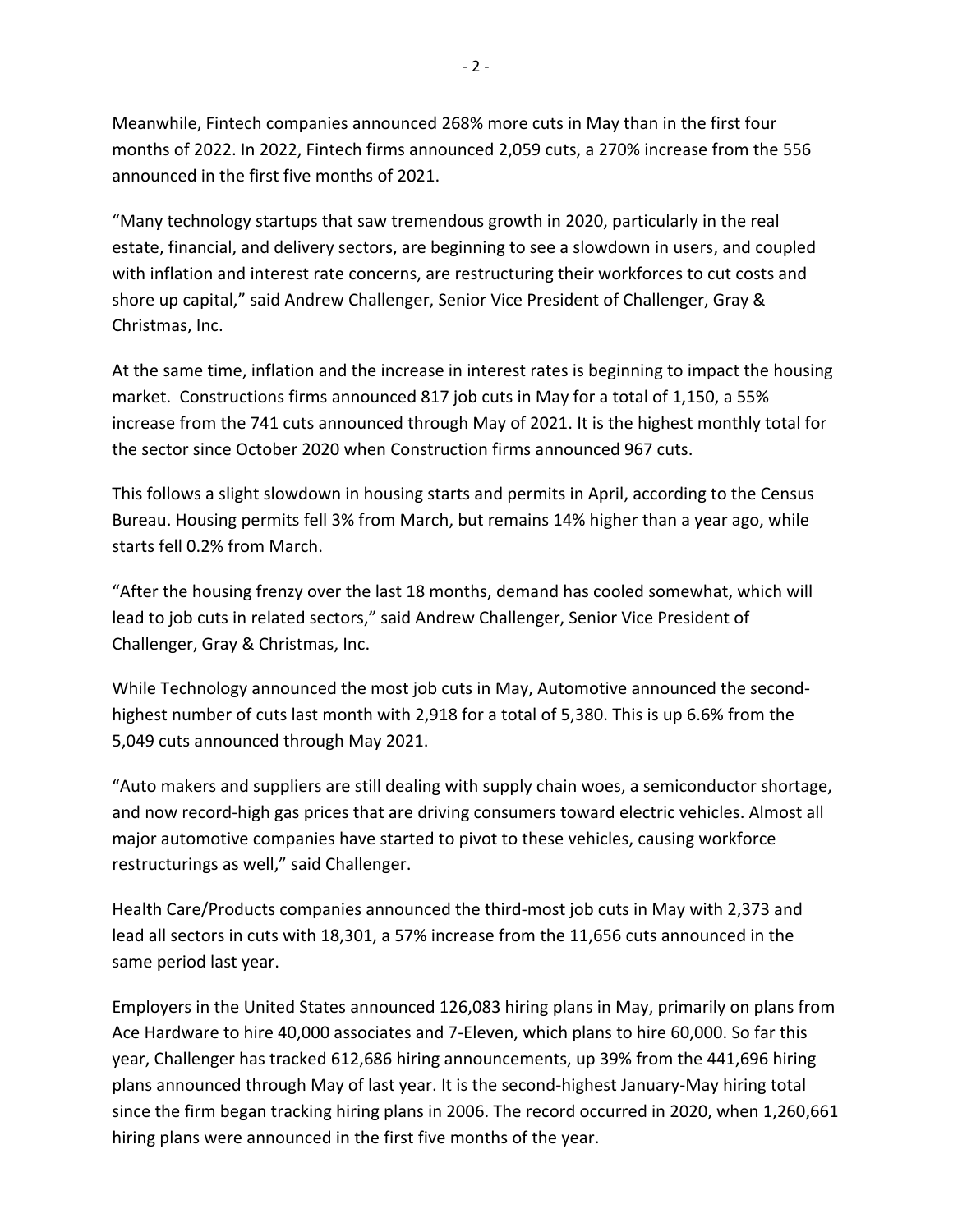# # #

*\*From 1989-1992, an outside newsletter tracked job cut announcements.*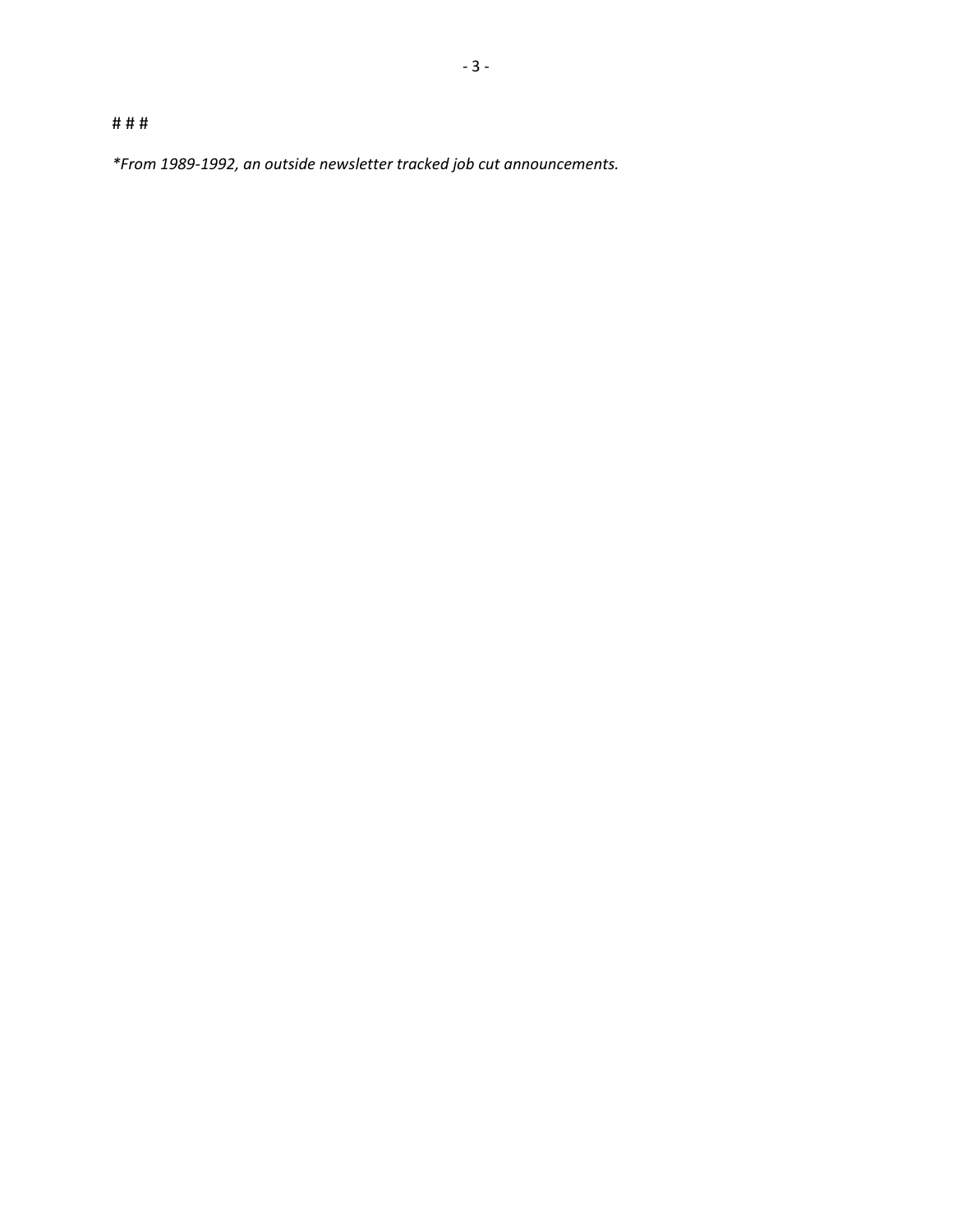### **CHALLENGER, GRAY & CHRISTMAS, INC. JOB CUT ANNOUNCEMENT REPORT Table 1: EXECUTIVE SUMMARY**

# **TOP FIVE INDUSTRIES**

#### **Year To Date**

|                              | 2022   | 2021   |
|------------------------------|--------|--------|
| <b>Health Care/Products</b>  | 18,301 | 11,656 |
| <b>Services</b>              | 9,297  | 16,608 |
| <b>Financial</b>             | 8,788  | 15,193 |
| <b>Entertainment/Leisure</b> | 7,253  | 11,848 |
| <b>Warehousing</b>           | 5,424  | 9,397  |

#### **MONTH BY MONTH TOTALS**

|                 | 2022    | 2021    |
|-----------------|---------|---------|
| January         | 19,064  | 79,552  |
| February        | 15,245  | 34,531  |
| <b>March</b>    | 21,387  | 30,603  |
| <b>April</b>    | 24,286  | 22,913  |
| May             | 20,712  | 24,586  |
| June            |         | 20,476  |
| July            |         | 18,942  |
| <b>August</b>   |         | 15,723  |
| September       |         | 17,895  |
| <b>October</b>  |         | 22,822  |
| <b>November</b> |         | 14,875  |
| <b>December</b> |         | 19,052  |
| <b>TOTAL</b>    | 100,694 | 321,970 |

Some reductions are identified by employers as workers who will take early retirement offers or other special considerations to leave the company.

#### **LAYOFF LOCATION**

#### **Year To Date**

|                   | <b>YTD 2022</b> | <b>YTD 2021</b> |
|-------------------|-----------------|-----------------|
| <b>California</b> | 15,179          | 25,237          |
| <b>New York</b>   | 9,822           | 7,439           |
| Pennsylvania      | 9,207           | 5,072           |
| <b>Florida</b>    | 5,493           | 7,155           |
| <b>Wisconsin</b>  | 4,960           | 1,169           |

Listings are identified by the location of the layoff or corporate headquarters as stated in announcement.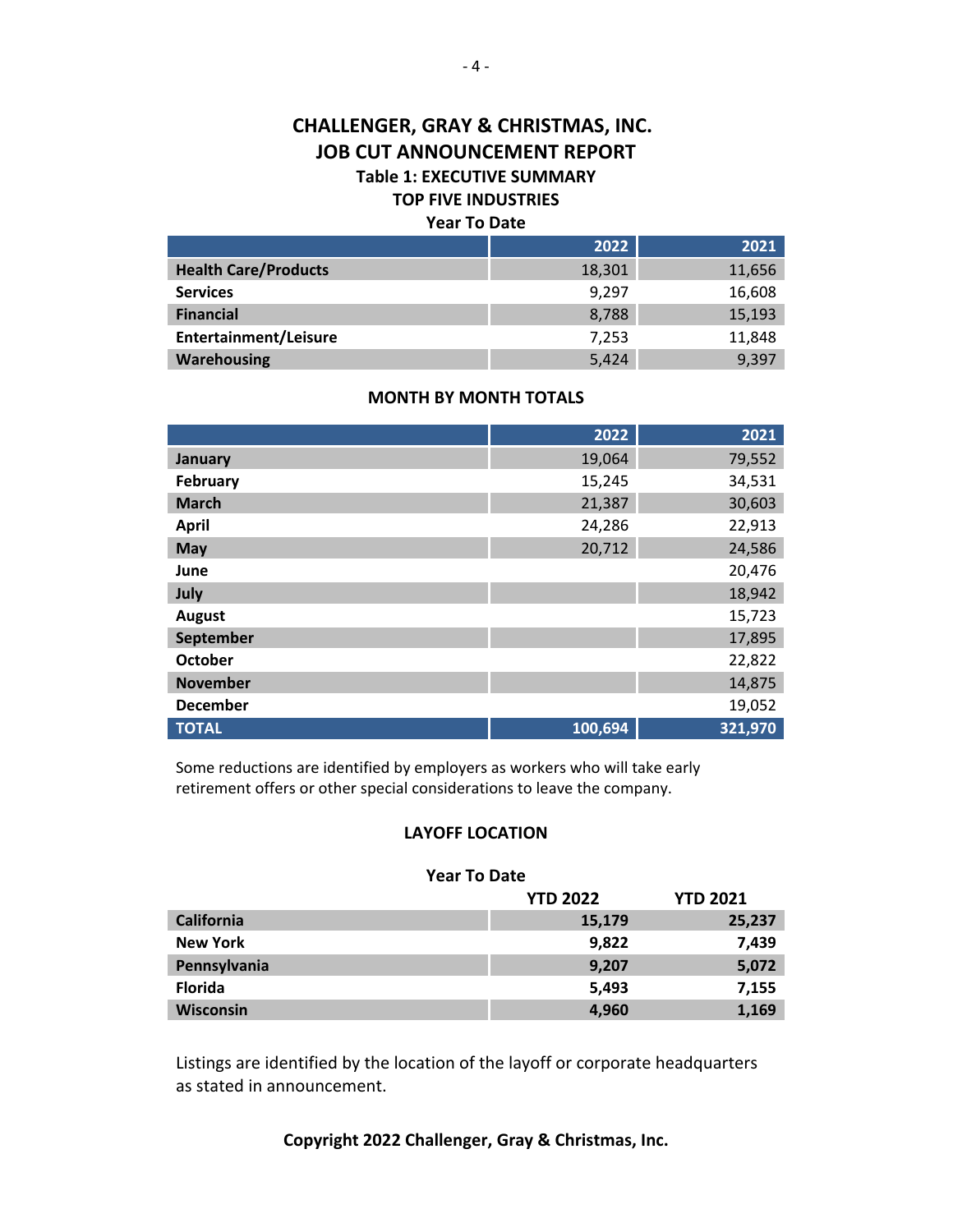### **CHALLENGER, GRAY & CHRISTMAS, INC. JOB CUT ANNOUNCEMENT REPORT Table 2: JOB CUTS BY INDUSTRY**

|                             | 21-May | 22-Apr | $22-May$     | <b>YTD 2021</b> | <b>YTD 2022</b> |
|-----------------------------|--------|--------|--------------|-----------------|-----------------|
| <b>Aerospace/Defense</b>    | 773    | 200    | 10           | 32,779          | 924             |
| <b>Apparel</b>              |        |        |              | 555             | 461             |
| <b>Automotive</b>           | 2,109  | 1,773  | 2,918        | 5,049           | 5,380           |
| <b>Chemical</b>             |        |        |              | 113             | 0               |
| <b>Construction</b>         | 580    | 29     | 817          | 741             | 1,150           |
| <b>Consumer Products</b>    | 106    | 1,031  | 290          | 2,068           | 4,183           |
| <b>Education</b>            | 2,617  | 1,237  | 1,812        | 7,687           | 4,667           |
| <b>Electronics</b>          | 556    | 61     |              | 1,954           | 355             |
| <b>Energy</b>               | 922    | 263    | 229          | 8,883           | 730             |
| Entertainment/Leisure       | 699    | 3,675  | 586          | 11,848          | 7,253           |
| <b>Financial</b>            | 602    | 2,772  | 113          | 4,959           | 8,788           |
| <b>FinTech</b>              | 128    | 340    | 1,619        | 556             | 2,059           |
| Food                        | 203    | 578    | 1,337        | 6,721           | 5,101           |
| Government                  | 574    | 1,116  | 124          | 4,272           | 4,933           |
| <b>Health Care/Products</b> | 2,775  | 2,005  | 2,373        | 11,656          | 18,301          |
| <b>Industrial Goods</b>     | 1,974  | 937    | 636          | 4,057           | 2,766           |
| Insurance                   | 201    |        |              | 5,232           | 870             |
| Legal                       |        |        |              | 0               | $\Omega$        |
| <b>Media</b>                | 447    | 224    | 363          | 3,271           | 1,278           |
| <b>Mining</b>               |        | 106    |              | 175             | 161             |
| <b>Non-Profit</b>           | 252    | 422    | 55           | 611             | 1,293           |
| Pharmaceutical              | 2,134  | 99     | 335          | 2,322           | 1,132           |
| <b>Real Estate</b>          | 9      | 245    | 1,000        | 634             | 2,475           |
| Retail                      | 1,053  | 2,213  | 505          | 13,594          | 4,335           |
| <b>Services</b>             | 1,415  | 3,453  | 879          | 16,608          | 9,297           |
| <b>Technology</b>           | 1,809  | 192    | 4,044        | 4,854           | 4,503           |
| <b>Telecommunications</b>   | 185    |        | 50           | 24,824          | 240             |
| <b>Transportation</b>       | 2,285  | 300    | 545          | 6,411           | 1,777           |
| <b>Utility</b>              | 53     | 193    | $\mathbf{1}$ | 354             | 858             |
| Warehousing                 | 125    | 822    | 71           | 9,397           | 5,424           |
| <b>TOTAL</b>                | 24,586 | 24,286 | 20,712       | 192,185         | 100,694         |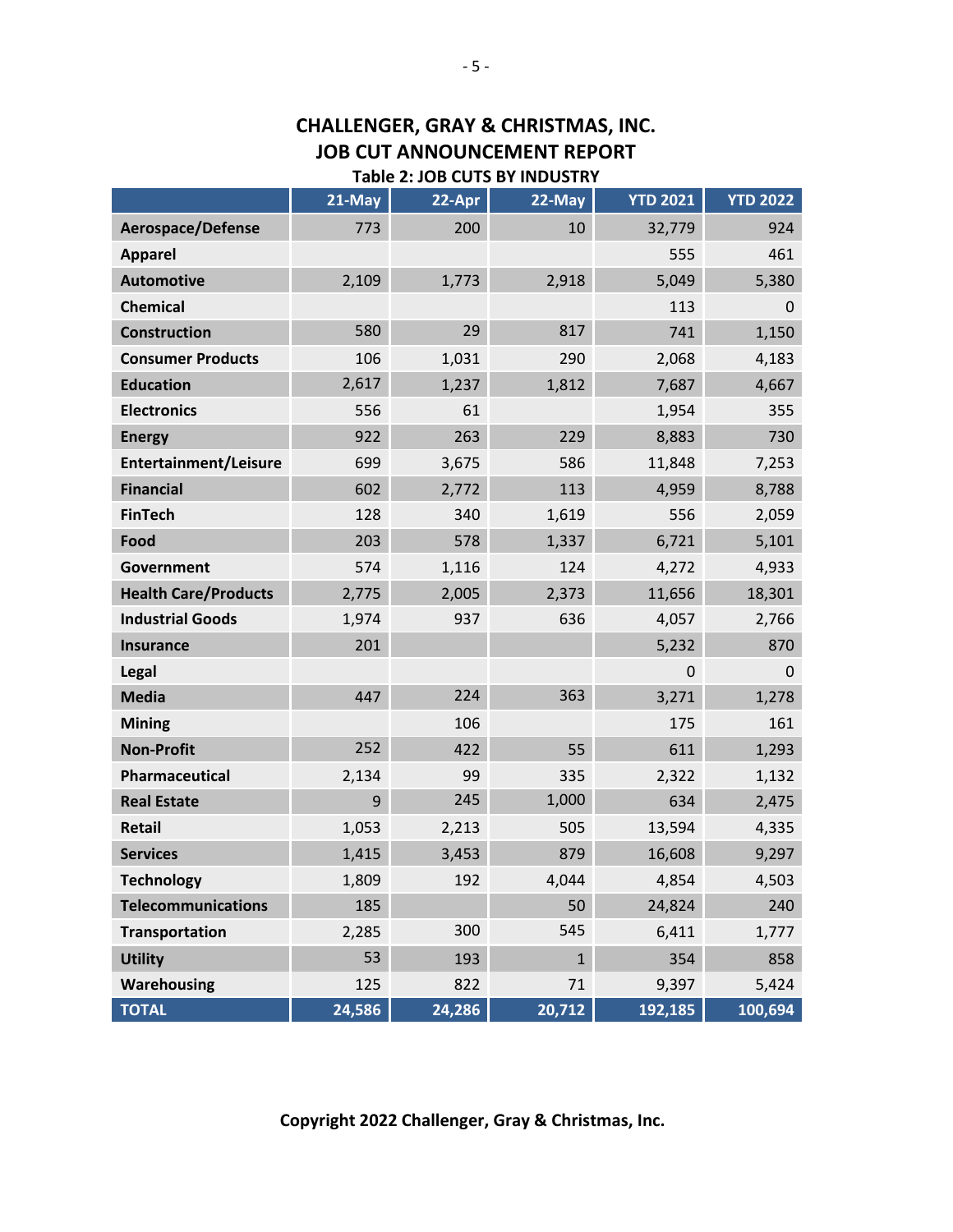## **CHALLENGER, GRAY & CHRISTMAS, INC. JOB CUT ANNOUNCEMENT REPORT Table 3: JOB CUTS BY REGION, STATE**

| <b>EAST</b>          | <b>May-22</b> | <b>YTD 2022</b> | <b>YTD 2021</b> |
|----------------------|---------------|-----------------|-----------------|
| <b>Connecticut</b>   | 223           | 1,753           | 929             |
| <b>Delaware</b>      |               | 0               | 100             |
| Dist. of Columbia    |               | 60              | 264             |
| <b>Maine</b>         | 9             | 1,217           | 177             |
| <b>Maryland</b>      |               | 3,898           | 1,913           |
| <b>Massachusetts</b> | 626           | 2,608           | 5,299           |
| <b>New Hampshire</b> | 25            | 25              | 29              |
| <b>New Jersey</b>    | 264           | 1,595           | 3,330           |
| <b>New York</b>      | 3,110         | 9,822           | 7,439           |
| Pennsylvania         | 1,987         | 9,207           | 5,072           |
| <b>Rhode Island</b>  |               | 0               | 470             |
| Vermont              |               | 0               | 500             |
| <b>TOTAL</b>         | 6,244         | 30,185          | 25,522          |

| <b>MIDWEST</b>   | <b>May-22</b>  | <b>YTD 2022</b> | <b>YTD 2021</b> |
|------------------|----------------|-----------------|-----------------|
| <b>Illinois</b>  | 213            | 2,590           | 9,723           |
| Indiana          | 741            | 2,536           | 1,209           |
| lowa             | 472            | 1,960           | 624             |
| <b>Kansas</b>    | 172            | 462             | 422             |
| Michigan         | 72             | 3,711           | 1,991           |
| <b>Minnesota</b> | 95             | 941             | 5,803           |
| <b>Missouri</b>  | $\overline{2}$ | 245             | 10,420          |
| <b>Nebraska</b>  | 150            | 150             | 73              |
| Ohio             | 236            | 4,654           | 2,136           |
| Wisconsin        | 718            | 4,960           | 1,169           |
| <b>TOTAL</b>     | 2,871          | 22,209          | 33,570          |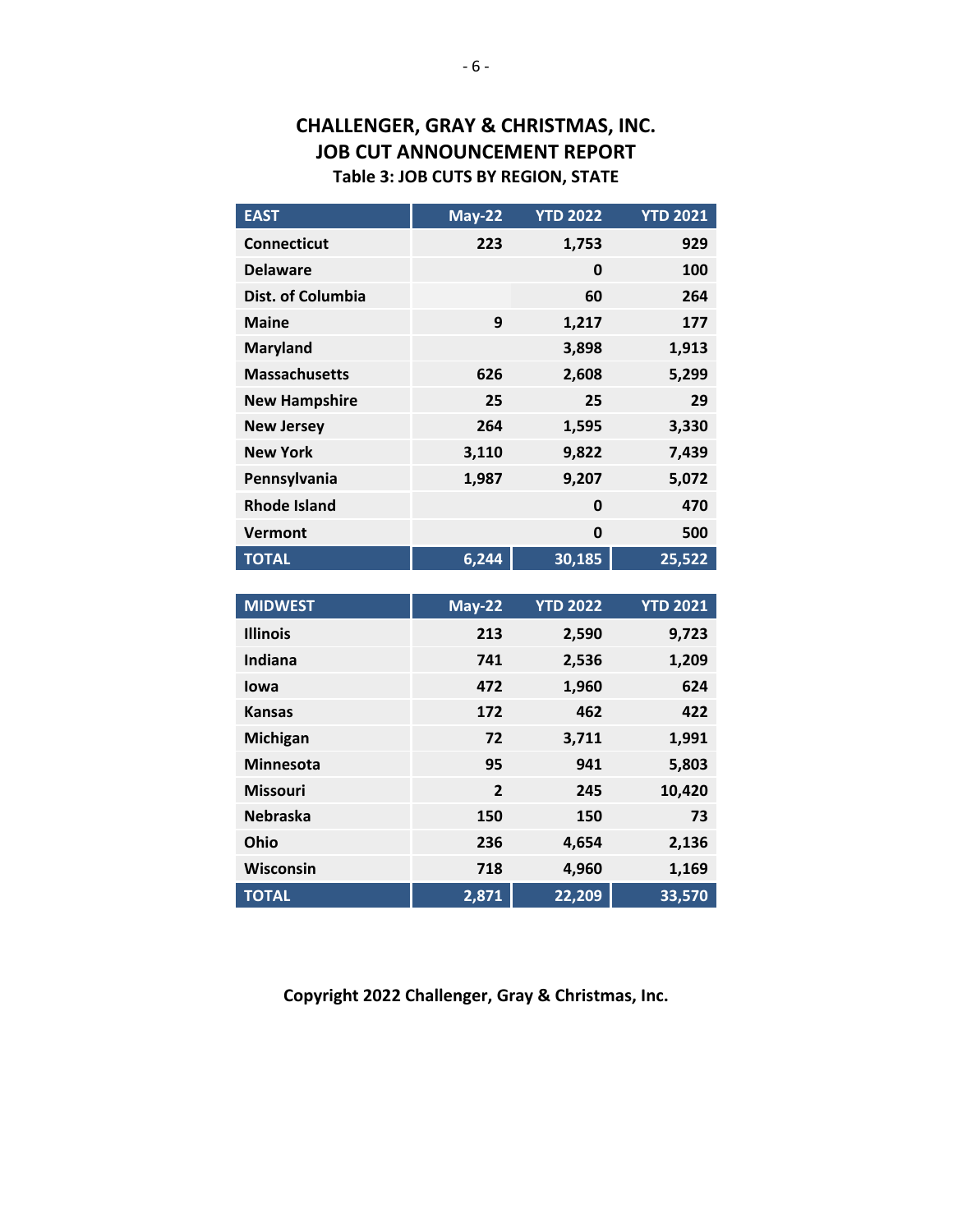## **CHALLENGER, GRAY & CHRISTMAS, INC. JOB CUT ANNOUNCEMENT REPORT Table 3 (cont'd): JOB CUTS BY REGION, STATE**

| <b>WEST</b>           | <b>May-22</b> | <b>YTD 2022</b> | <b>YTD 2021</b> |
|-----------------------|---------------|-----------------|-----------------|
| <b>Alaska</b>         | 182           | 182             | 0               |
| <b>Arizona</b>        | 2,810         | 2,962           | 2,090           |
| <b>California</b>     | 2,921         | 15,179          | 25,237          |
| Colorado              | 472           | 846             | 1,956           |
| <b>Hawaii</b>         |               | 0               | 1,498           |
| Idaho                 |               | $\mathbf 0$     | 1,034           |
| <b>Montana</b>        |               | 0               | 0               |
| <b>Nevada</b>         |               | $\mathbf 0$     | 303             |
| <b>New Mexico</b>     | 13            | 313             | 574             |
| <b>North Dakota</b>   | 20            | 20              | 333             |
| <b>Oklahoma</b>       | 405           | 811             | 2,199           |
| Oregon                | 177           | 1,112           | 1,390           |
| <b>South Dakota</b>   | 7             | 60              | 120             |
| <b>Texas</b>          | 1,115         | 3,934           | 28,351          |
| <b>Utah</b>           |               | 783             | 0               |
| Washington            | 317           | 3,351           | 38,164          |
| Wyoming               |               | 0               | 16              |
| <b>TOTAL</b>          | 8,439         | 29,553          | 103,265         |
|                       |               |                 |                 |
| <b>SOUTH</b>          | <b>May-22</b> | <b>YTD 2022</b> | <b>YTD 2021</b> |
| <b>Alabama</b>        | 214           | 577             | 504             |
| <b>Arkansas</b>       |               | 0               | 22              |
| <b>Florida</b>        | 1,397         | 5,493           | 7,155           |
| Georgia               | 356           | 1,771           | 6,238           |
| Kentucky              |               | 1,626           | 648             |
| Louisiana             | 59            | 422             | 266             |
| <b>Mississippi</b>    |               | $\mathbf{0}$    | 1,223           |
| <b>North Carolina</b> | 143           | 3,817           | 2,348           |
| <b>South Carolina</b> | 360           | 1,517           | 1,519           |
| <b>Tennessee</b>      | 120           | 1,898           | 7,068           |
|                       |               |                 |                 |

 **Copyright 2022 Challenger, Gray & Christmas, Inc.**

**West Virginia 55 185 0 TOTAL 3,158 18,747 29,828**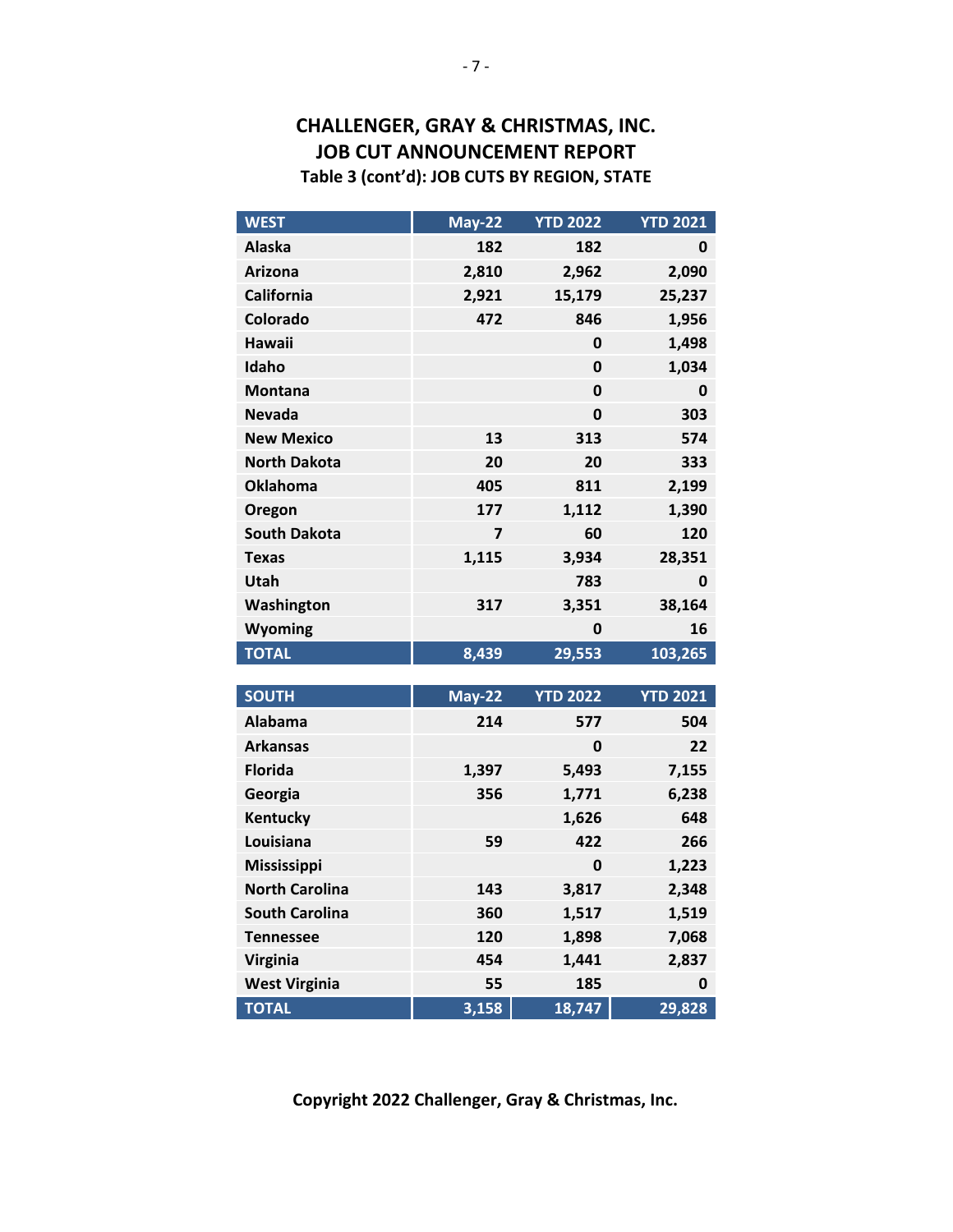# **CHALLENGER, GRAY & CHRISTMAS, INC. JOB CUT ANNOUNCEMENT REPORT**

#### **Table 4: JOB CUTS BY REASON**

|                                                     | <b>May-22</b> | <b>YTD</b>           |
|-----------------------------------------------------|---------------|----------------------|
| Closing                                             | 2,509         | 22,169               |
| No Reason Provided                                  | 4,895         | 19,717               |
| <b>Market Conditions</b>                            | 230           | 13,748               |
| Cost-Cutting                                        | 8,782         | 12,430               |
| Vaccine Refusal                                     |               | 10,465               |
| COVID-19                                            |               | 2,939                |
| Restructuring                                       | 1,720         | 2,859                |
| Acquisition/Merger                                  |               | 2,615                |
| <b>Plant Fire</b>                                   |               | 2,353                |
| <b>Contract Loss</b>                                | 1,635         | 2,258                |
| <b>Voluntary Severance/Buyouts</b>                  |               | 2,080                |
| <b>Financial Loss</b>                               | 488           | 2,075                |
| <b>Demand Downturn</b>                              | 358           | 2,054                |
| COVID-19 Recovery                                   |               | 874                  |
| Bankruptcy                                          |               | 857                  |
| <b>Relocation (Domestic)</b>                        |               | 335                  |
| <b>Outsourcing Operations to Another US Company</b> |               | 280                  |
| <b>Natural Disaster</b>                             |               | 250                  |
| Reorganization                                      |               | 225                  |
| Avian Flu Outbreak                                  | 95            | 95                   |
| <b>Tobacco Tariffs</b>                              |               | 15                   |
| Consolidation                                       |               | 1                    |
| <b>TOTAL</b>                                        | 20,712        | $\overline{100,694}$ |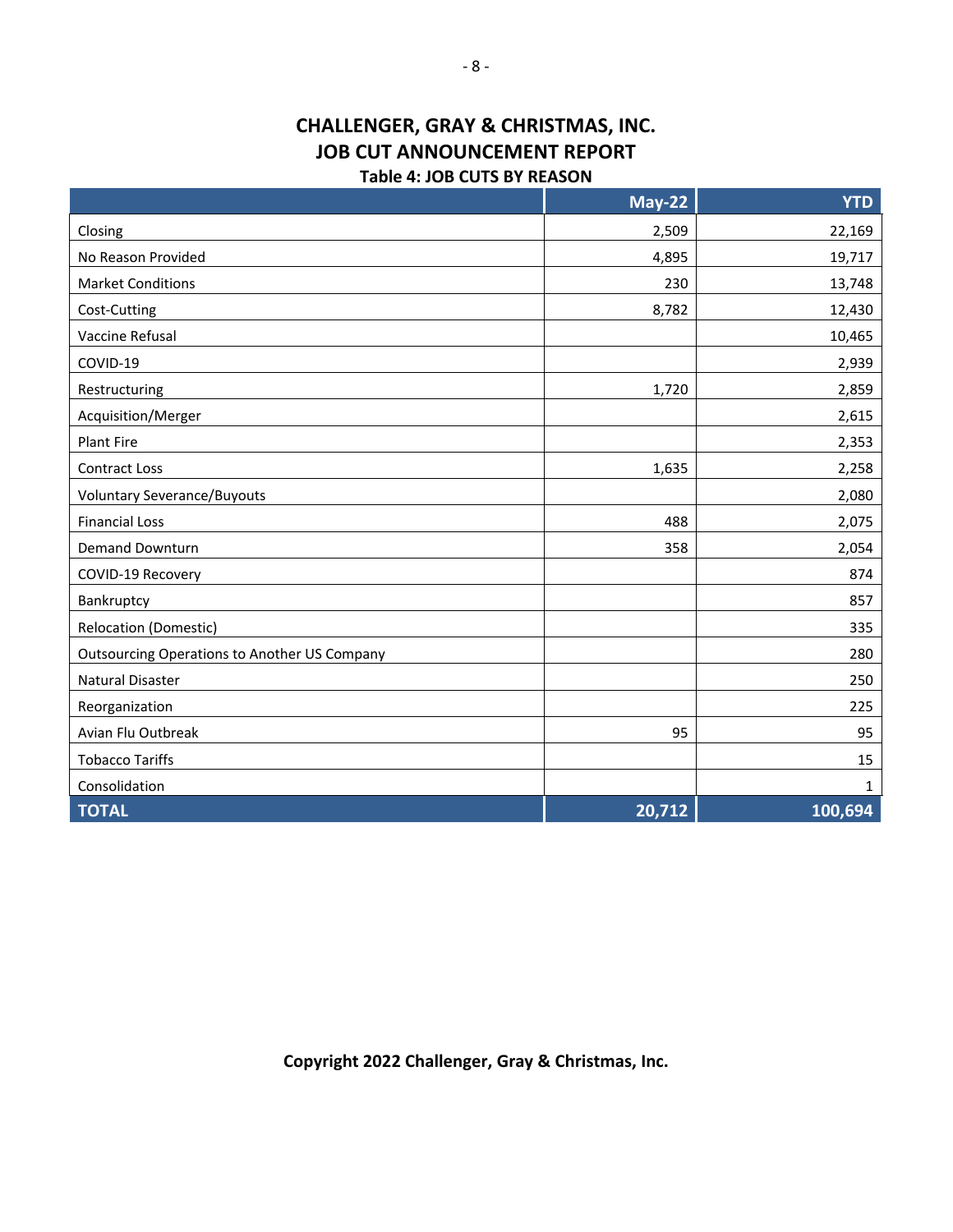|             |         |                                    |                | JOB CUT ANNOUNCEMENT<br><b>REPORI</b> |              |  |  |  |  |  |
|-------------|---------|------------------------------------|----------------|---------------------------------------|--------------|--|--|--|--|--|
|             |         | <b>Table 5: QUARTER BY QUARTER</b> |                |                                       |              |  |  |  |  |  |
|             | Q1      | Q2                                 | Q <sub>3</sub> | Q4                                    | <b>TOTAL</b> |  |  |  |  |  |
| 1989        | 9,850   | 10,100                             | 24,085         | 67,250                                | 111,285      |  |  |  |  |  |
| <b>1990</b> | 107,052 | 87,686                             | 49,104         | 72,205                                | 316,047      |  |  |  |  |  |
| 1991        | 110,056 | 76,622                             | 147,507        | 221,107                               | 555,292      |  |  |  |  |  |
| 1992*       | 110,815 | 85,486                             | 151,849        | 151,850                               | 500,000      |  |  |  |  |  |
| 1993        | 170,615 | 84,263                             | 194,486        | 165,822                               | 615,186      |  |  |  |  |  |
| 1994        | 192,572 | 107,421                            | 117,706        | 98,370                                | 516,069      |  |  |  |  |  |
| 1995        | 97,716  | 114,583                            | 89,718         | 137,865                               | 439,882      |  |  |  |  |  |
| 1996        | 168,695 | 101,818                            | 91,784         | 114,850                               | 477,147      |  |  |  |  |  |
| 1997        | 134,257 | 51,309                             | 95,930         | 152,854                               | 434,350      |  |  |  |  |  |
| 1998        | 139,140 | 131,303                            | 161,013        | 246,339                               | 677,795      |  |  |  |  |  |
| 1999        | 210,521 | 173,027                            | 173,181        | 118,403                               | 675,132      |  |  |  |  |  |
| 2000        | 141,853 | 81,568                             | 168,875        | 221,664                               | 613,960      |  |  |  |  |  |
| 2001        | 406,806 | 370,556                            | 594,326        | 585,188                               | 1,956,876    |  |  |  |  |  |
| 2002        | 478,905 | 292,393                            | 269,090        | 426,435                               | 1,466,823    |  |  |  |  |  |
| 2003        | 355,795 | 274,737                            | 241,548        | 364,346                               | 1,236,426    |  |  |  |  |  |
| 2004        | 262,840 | 209,895                            | 251,585        | 315,415                               | 1,039,735    |  |  |  |  |  |
| 2005        | 287,134 | 251,140                            | 245,378        | 288,402                               | 1,072,054    |  |  |  |  |  |
| 2006        | 255,878 | 180,580                            | 202,771        | 200,593                               | 839,822      |  |  |  |  |  |
| 2007        | 195,986 | 197,513                            | 194,095        | 180,670                               | 768,264      |  |  |  |  |  |
| 2008        | 200,656 | 275,292                            | 287,142        | 460,903                               | 1,223,993    |  |  |  |  |  |
| 2009        | 562,510 | 318,165                            | 240,233        | 151,122                               | 1,120,908    |  |  |  |  |  |
| 2010        | 181,183 | 116,494                            | 113,595        | 118,701                               | 529,973      |  |  |  |  |  |
| 2011        | 130,749 | 115,05C7                           | 233,258        | 127,018                               | 606,082      |  |  |  |  |  |
| 2012        | 143,094 | 139,997                            | 102,910        | 137,361                               | 523,362      |  |  |  |  |  |
| 2013        | 145,041 | 113,891                            | 128,452        | 121,667                               | 509,051      |  |  |  |  |  |
| 2014        | 121,341 | 124,693                            | 117,374        | 119,763                               | 483,171      |  |  |  |  |  |
| 2015        | 140,214 | 147,458                            | 205,759        | 105,079                               | 598,510      |  |  |  |  |  |
| 2016        | 180,920 | 132,834                            | 121,858        | 91,303                                | 526,915      |  |  |  |  |  |
| 2017        | 126,201 | 100,799                            | 94,478         | 97,292                                | 418,770      |  |  |  |  |  |
| 2018        | 140,379 | 104,800                            | 120,879        | 172,601                               | 538,659      |  |  |  |  |  |
| 2019        | 190,410 | 140,577                            | 133,882        | 127,687                               | 592,556      |  |  |  |  |  |
| 2020        | 346,683 | 1,238,364                          | 497,215        | 222,493                               | 2,304,755    |  |  |  |  |  |
| 2021        | 144,686 | 67,975                             | 52,560         | 56,749                                | 321,970      |  |  |  |  |  |
| 2022        | 55,696  |                                    |                |                                       | 55,696       |  |  |  |  |  |
| <b>AVG</b>  | 195,478 | 182,376                            | 179,201        | 190,258                               |              |  |  |  |  |  |

# **CHALLENGER, GRAY & CHRISTMAS, INC. JOB CUT ANNOUNCEMENT REPORT**

**Copyright 2022 Challenger, Gray & Christmas, Inc.**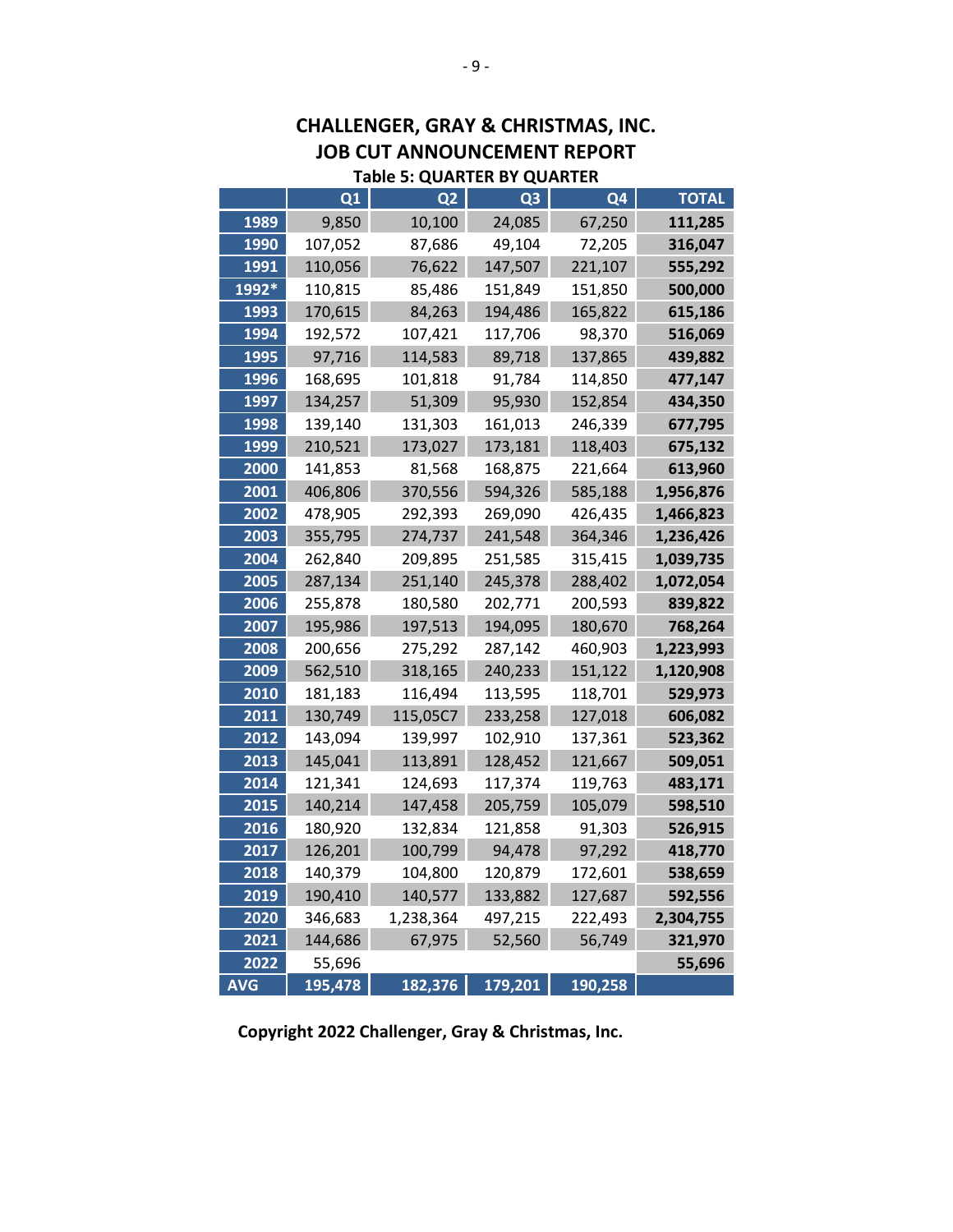| <b>By Month</b>  |         |           |           |           |           |           |         |         |
|------------------|---------|-----------|-----------|-----------|-----------|-----------|---------|---------|
|                  | 2022    | 2021      | 2020      | 2019      | 2018      | 2017      | 2016    | 2015    |
| January          | 77,630  | 72,063    | 23,229    | 74,040    | 41,890    | 136,501   | 8,362   | 8,774   |
| February         | 215,127 | 146,403   | 88,202    | 15,279    | 139,925   | 25,765    | 7,539   | 14,574  |
| <b>March</b>     | 105,224 | 97,767    | 824,610   | 96,368    | 14,525    | 127,006   | 10,997  | 6,412   |
| <b>April</b>     | 88,622  | 76,345    | 285,639   | 258,302   | 13,842    | 61,537    | 11,557  | 13,898  |
| <b>May</b>       | 126,083 | 49,118    | 38,981    | 8,663     | 9,889     | 77,447    | 24,732  | 12,598  |
| June             |         | 110,093   | 75,454    | 11,946    | 13,504    | 40,095    | 13,564  | 11,176  |
| July             |         | 18,281    | 246,507   | 22,316    | 9,823     | 88,142    | 16,051  | 11,637  |
| August           |         | 94,004    | 160,411   | 24,937    | 17,274    | 14,530    | 9,101   | 11,778  |
| <b>September</b> |         | 939,790   | 929,860   | 459,689   | 595,997   | 422,726   | 487,075 | 492,306 |
| <b>October</b>   |         | 52,042    | 255,198   | 190,835   | 130,338   | 37387     | 135,532 | 86,107  |
| <b>November</b>  |         | 6,527     | 185,504   | 19,063    | 15,422    | 61,300    | 108,994 | 10,026  |
| <b>December</b>  |         | 89,984    | 77,267    | 26,313    | 15,999    | 8,218     | 35,198  | 11,465  |
| <b>TOTAL</b>     | 612,686 | 1,752,417 | 3,190,862 | 1,207,751 | 1,018,428 | 1,100,654 | 868,702 | 690,751 |

### **CHALLENGER, GRAY & CHRISTMAS, INC. JOB CUT ANNOUNCEMENT REPORT Table 6: ANNOUNCED HIRING PLANS**